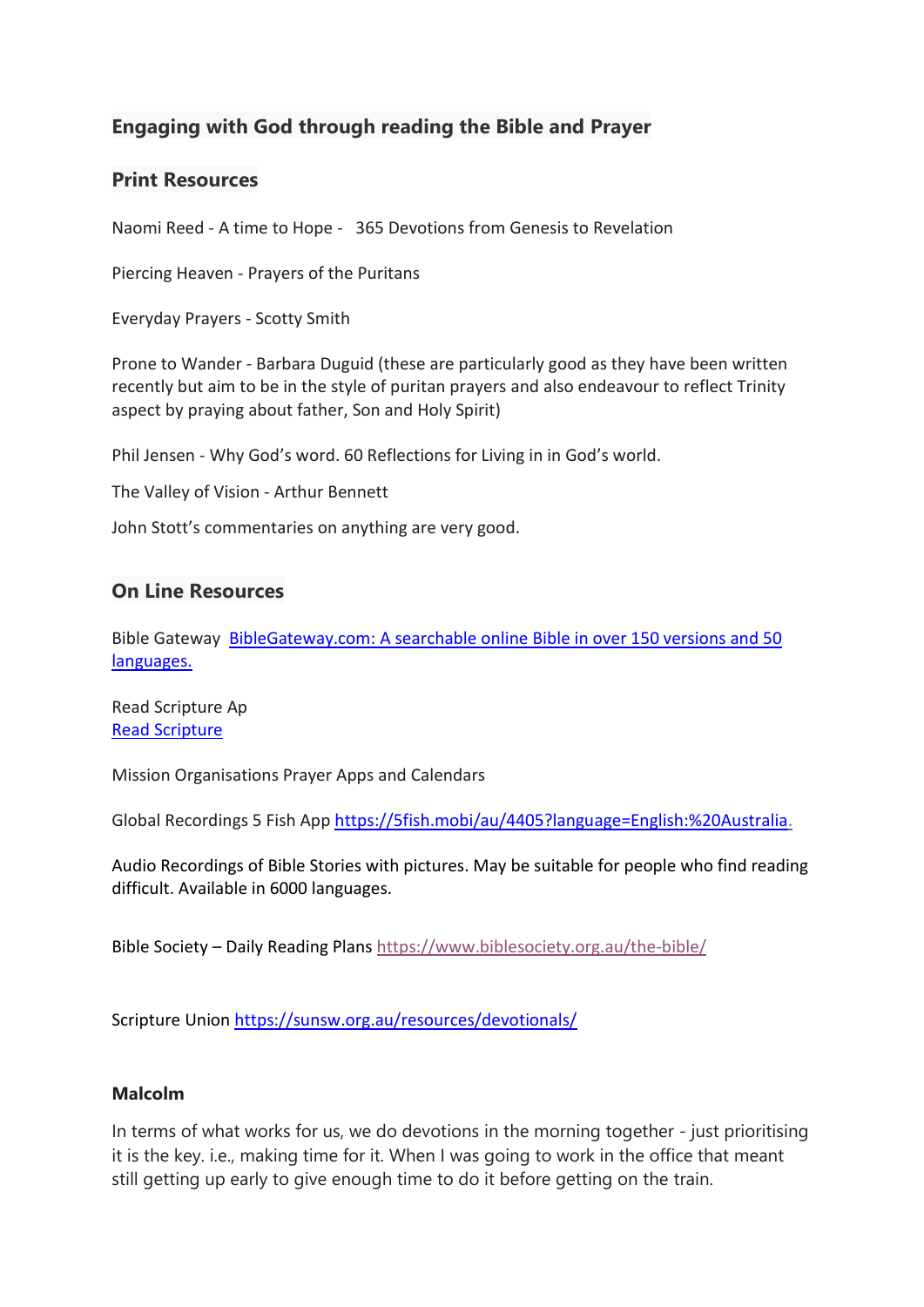In terms of bible reading, for many years we read through the bible in a year - various plans can be found on the internet or through Bible society etc.

Lately, have been utilising various commentaries - they are a bit random - we are just using ones we have at home which have been collected over the years from various sources.

#### **Andrew**

I've registered for the following devotional material from Hope 103.2. They appear daily in my email inbox.

LiveWords Devotional Hope 103.2 Example Follows:

# **Talking To Yourself — A LifeWords Devotion**

## *Psalm [42:5-6](https://hope1032.us1.list-manage.com/track/click?u=786f50ca7ee9d44a85eb7bcb3&id=1c202504ab&e=a1e7732bdb)*

*Why am I discouraged? Why is my heart so sad? I will put my hope in God! I will praise him again my Savior and my God! Now I am deeply discouraged, but I will remember you even from distant Mount Hermon, the source of the Jordan, from the land of Mount Mizar. (NLT)*

Verse of The Day Hope 103.2 Example Follows:

**VERSE OF THE DAY**